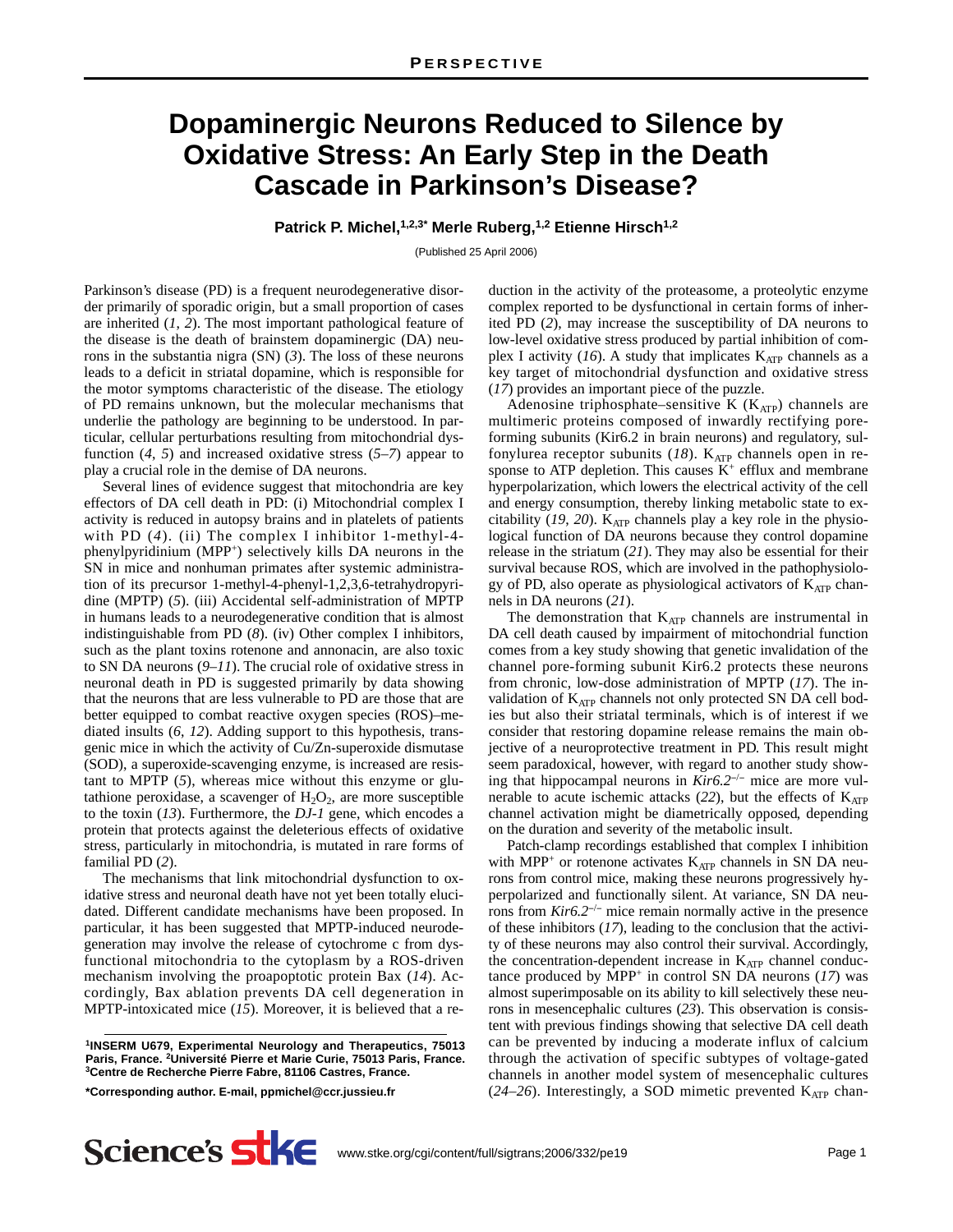nel–mediated hyperpolarization produced by complex I inhibition (*17*) in agreement with studies showing that mitochondrial ROS operate as activators of KATP channels in DA neurons when ATP levels are not affected or are only moderately affected (*21*).

This finding also indicates that ROS, and not a drop in ATP concentrations, are the initial death signal for DA neurons (*17*). We can only speculate on the nature of the downstream events that link KATP channel opening to neuronal death. The data from Liss and

colleagues (*17*) and other studies (*24*–*26*) point to the crucial need for DA neurons to maintain a certain level of electrical activity to survive. Putcha and colleagues (*27*) suggest that an increase in excitability may serve to prevent the relocation of the proapoptotic molecule Bax from the cytosol to the mitochondria. One may therefore speculate that hyperpolarization due to  $K_{ATP}$  channel activation may facilitate Bax recruitment to mitochondria, thereby activating the apoptotic pathway after complex I inhibition (*14*, *28*).



| DA neurons | $MPP^+$ | $UCP-2$<br>abundance | <b>ROS</b><br>concentration | $K_{ATP}$<br>activity | Electrical<br>activity   | Neuronal<br>survival     |
|------------|---------|----------------------|-----------------------------|-----------------------|--------------------------|--------------------------|
| SN         |         |                      | $^{+++}$                    | $^{+++}$              | $\overline{\phantom{0}}$ | $\overline{\phantom{0}}$ |
| <b>VTA</b> |         | $^{++}$              |                             | $^{+/-}$              | $^{++}$                  | $^{\mathrm{++}}$         |

**Fig. 1.** Schematic representation of the molecular mechanisms that may underlie the selective vulnerability of SN DA neurons to mitochondrial dysfunction and oxidative stress. Mitochondrial complex I inhibition by MPP<sup>+</sup> results in  $K_{ATP}$  channel activation, leading to chronic hyperpolarization and subsequently to the death of SN DA neurons (17). Lowering oxidative stress with the SOD mimetic Mn(III)tetrakis(4-benzoic acid)porphrin chloride (MnTBAP) or by mild mitochondrial uncoupling with low concentrations of carbonylcyanide-4-trifluoromethoxyphenylhydrazone (FCCP) prevents neuronal hyperpolarization, which indicates that ROS produced as a consequence of complex I inhibition activate K<sub>ATP</sub> channels. Bax is a putative target of the death signal produced by hyperpolarization (14, 27), possibly via a mechanism that involves a reduction in intracellular calcium levels (25, 27). Once activated, Bax translocates to the mitochondria where it triggers the release of cytochrome c into the cytoplasm, leading to neuronal death by apoptosis (14). Note that mitochondrial ROS, which activate  $K_{ATP}$  channels, may also serve to increase the pool of cytochrome c that is releasable from the mitochondrial intermembrane space (14). The invalidation of Kir6.2, the poreforming unit of  $K_{ATP}$  channels in DA neurons, confers resistance to complex I inhibition because ROS no longer induce hyperpolarization (17). VTA DA neurons are probably intrinsically resistant to complex I inhibition because of a mild constitutive uncoupling of the mitochondria in these neurons, leading to reduced ROS production and less activation of  $K_{ATP}$  channels. The uncoupling protein UCP-2 may play a key role in this effect (30). Note that ROS, but not ATP, are the active regulators of  $K_{ATP}$  channels in the proposed model because the metabolic insult caused by complex I inhibition is moderate (17).

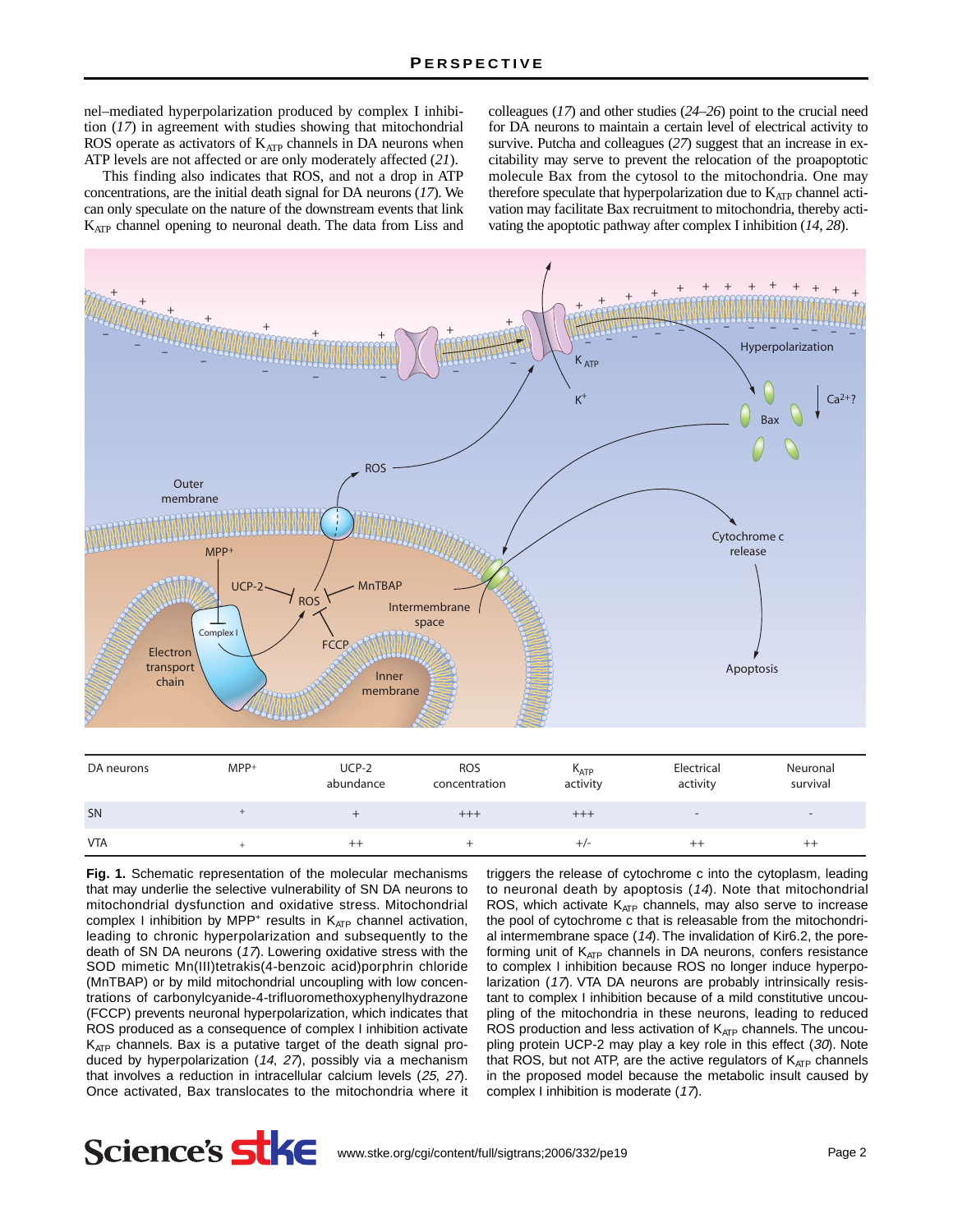A key characteristic of PD, which is also observed in mice or monkeys treated with MPTP and in humans after accidental contact with the toxin, is the greater vulnerability of SN DA neurons relative to neighboring ventral tegmental area (VTA) DA neurons (*6*, *8*, *29*). Patch-clamp recordings demonstrate that the concentrations of complex I inhibitors that cause SN DA neurons to become functionally silent do not affect the activity of VTA DA neurons, which suggests that different electrophysiological responses may account for the differential vulnerability of these two populations of neurons. Single-cell reverse transcription polymerase chain reaction (RT-PCR) analysis rules out, however, that the observed differences result from the presence of K<sub>ATP</sub> channels with distinct subunit composition (17). Instead, VTA DA neurons may have a lower sensitivity for  $K_{ATP}$ channel activation because of an intrinsic capacity to buffer mitochondrial ROS due to partial constitutive uncoupling of their respiratory chain (*17*, *30*). In support of this view, transcripts encoding the brain uncoupling protein–2 (UCP-2) are more abundant in VTA than in SN DA neurons, and mild pharmacological uncoupling can totally restore the activity of SN DA neurons in midbrain slices during complex I inhibition, similar to what is observed with a SOD mimetic (*17*). Furthermore, transgenic mice that overexpressed UCP-2 were less sensitive to MPTP and produced less ROS in vivo relative to wild-type littermates, whereas the inverse was true in *UCP-2* knockout mice (*30*). Finally, one may assume that the consequence of mild constitutive uncoupling on KATP channel activation in VTA DA neurons may be reinforced by the fact that these neurons also possess, intrinsically and in their proximal environment, a better antioxidant system to handle oxidative stress (*6*, *12*). In particular, the highest density of glial cells that express glutathione peroxidase is found in the VTA (*6*), and basal levels of glutathione peroxiduse and catalase activities are more elevated in this nucleus than in the SN (*12*). A schematic representation of the mechanisms that may be responsible for the selective vulnerability of SN DA neurons to mitochondrial dysfunction and oxidative stress is given in Fig. 1.

The possibility that ROS-mediated activation of  $K_{ATP}$  channels (and subsequent reduction in electrical activity and excitability) participates in DA cell loss in PD is attractive. The expression of tyrosine hydroxylase, the rate-limiting enzyme in the synthesis of dopamine, is induced by electrical activity (*31*) but is markedly decreased in a population of morphologically intact DA neurons that are prone to degenerate in the brain of PD subjects (*32*), which suggests that these neurons might become progressively hyperpolarized before they die. These neurons are probably under intense oxidative stress for two reasons: (i) They all contain neuromelanin (*32*), a pigment produced by nonenzymatic oxidation of cytosolic (nonvesicular) dopamine through a process that generates highly reactive free radicals (*33*, *34*); and (ii) neuromelanin has the capacity to store and release large amounts of iron (*35*), a transition metal that is increased in the SN of PD patients (*6*) and serves as a catalyst for hydroxyl radical production (*7*). This suggests that ROS generated as a direct or indirect consequence of dopamine catabolism may also contribute to the activation of  $K_{ATP}$  channels in the diseased neurons. Finally, the hypothesis that DA neurons may become progressively hyperpolarized in the course of their demise is evocative of the protective effects of the depolarizing agent nicotine in the MPTP model of PD (*36*) and may account for the fact that cigarette smokers present a lower risk of developing the disease (*37*).

## **References**

- 1. O. Corti, C. Hampe, F. Darios, P. Ibanez, M. Ruberg, A. Brice, Parkinson's disease: From causes to mechanisms. C. R. Biol. **328**, 131–142 (2005).
- 2. D. J. Moore, A. B. West, V. L. Dawson, T. M. Dawson, Molecular pathophysiology of Parkinson's disease. Annu. Rev. Neurosci. **28**, 57–87 (2005).
- 3. Y. Agid, Parkinson's disease: Pathophysiology. Lancet **337**, 1321–1324 (1991). 4. M. Orth, A. H. Schapira, Mitochondrial involvement in Parkinson's disease. Neurochem. Int. **40**, 533–541 (2002).
- 5. W. Dauer, S. Przedborski, Parkinson's disease: Mechanisms and models. Neuron **39**, 889–909 (2003).
- 6. E. C. Hirsch, Why are nigral catecholaminergic neurons more vulnerable than other cells in Parkinson's disease? Ann. Neurol. **32**, S88–S93 (1992).
- 7. J. D. Troadec, M. Marien, F. Darios, A. Hartmann, M. Ruberg, F. Colpaert, P. P. Michel, Noradrenaline provides long-term protection to dopaminergic neurons by reducing oxidative stress. J. Neurochem. **79**, 200–210 (2001).
- 8. J. W. Langston, L. S. Forno, J. Tetrud, A. G. Reeves, J. A. Kaplan, D. Karluk, Evidence of active nerve cell degeneration in the substantia nigra of humans years after 1-methyl-4-phenyl-1,2,3,6-tetrahydropyridine exposure. Ann. Neurol. **46**, 598–605 (1999).
- 9. R. Betarbet, T. B. Sherer, G. MacKenzie, M. Garcia-Osuna, A. V. Panov, J. T. Greenamyre, Chronic systemic pesticide exposure reproduces features of Parkinson's disease. Nat. Neurosci. **3**, 1301–1306 (2000).
- 10. G. U. Höglinger, J. Féger, A. Prigent, P. P. Michel, K. Parain, P. Champy, M. Ruberg, W. H. Oertel, E. C. Hirsch, Chronic systemic complex I inhibition induces a hypokinetic multisystem degeneration in rats. J. Neurochem. **84**, 491–502 (2003).
- 11. A. Lannuzel, P. P. Michel, G. U. Höglinger, P. Champy, A. Jousset, F. Medja, A. Lombes, F. Darios, C. Gleyes, A. Laurens, R. Hocquemiller, E. C. Hirsch, M. Ruberg, The mitochondrial complex I inhibitor annonacin is toxic to mesencephalic dopaminergic neurons by impairment of energy metabolism. Neuroscience **121**, 287–296 (2003).
- 12. H. C. Hung, E. H. Lee, MPTP produces differential oxidative stress and antioxidative responses in the nigrostriatal and mesolimbic dopaminergic pathways. Free Radic. Biol. Med. **24**, 76–84 (1998).
- 13. J. Zhang, D. G. Graham, T. J. Montine, Y. S. Ho, Enhanced N-methyl-4 phenyl-1,2,3,6-tetrahydropyridine toxicity in mice deficient in CuZn-superoxide dismutase or glutathione peroxidase. J. Neuropathol. Exp. Neurol. **59**, 53–61 (2000).
- 14. C. Perier, K. Tieu, C. Guegan, C. Caspersen, V. Jackson-Lewis, V. Carelli, A. Martinuzzi, M. Hirano, S. Przedborski, M. Vila, Complex I deficiency primes Bax-dependent neuronal apoptosis through mitochondrial oxidative damage. Proc. Natl. Acad. Sci. U.S.A. **102**, 19126–19131 (2005).
- 15. M. Vila, V. Jackson-Lewis, S. Vukosavic, R. Djaldetti, G. Liberatore, D. Offen, S. J. Korsmeyer, S. Przedborski, Bax ablation prevents dopaminergic neurodegeneration in the 1-methyl-4-phenyl-1,2,3,6-tetrahydropyridine mouse model of Parkinson's disease. Proc. Natl. Acad. Sci. U.S.A. **98**, 2837–2842 (2001).
- 16. G. U. Höglinger, G. Carrard, P. P. Michel, F. Medja, A. Lombes, M. Ruberg, B. Friguet, E. C. Hirsch, Dysfunction of mitochondrial complex I and the proteasome: Interactions between two biochemical deficits in a cellular model of Parkinson's disease. J. Neurochem. **86**, 1297–1307 (2003).
- 17. B. Liss, O. Haeckel, J. Wildmann, T. Miki, S. Seino, J. Roeper, K-ATP channels promote the differential degeneration of dopaminergic midbrain neurons. Nat. Neurosci. **8**, 1742–1751 (2005).
- 18. F. M. Ashcroft, F. M. Gribble, Correlating structure and function in ATP-sensitive K+ channels. Trends Neurosci. **21**, 288–294 (1998).
- 19. B. Liss, J. Roeper, Molecular physiology of neuronal K-ATP channels (review). Mol. Membr. Biol. **18**, 117–127 (2001).
- 20. K. Yamada, J. J. Ji, H. Huan, T. Miki, S. Sato, N. Horimoto, T. Shimizu, S. Seino, N. Inagaki, Protective role of ATP-sensitive potassium channels in hypoxia-induced generalized seizure. Science **292**, 1543–1546 (2001).
- 21. L. Bao, M. V. Avshalumov, M. E. Rice, Partial mitochondrial inhibition causes striatal dopamine release suppression and medium spiny neuron depolarization via H<sub>2</sub>O<sub>2</sub> elevation, not ATP depletion. J. Neurosci. 25, 10029–10040 (2005).
- 22. H. S. Sun, Z. P. Feng, T. Miki, S. Seino, R. J. French, Enhanced neuronal damage after ischemic insults in mice lacking Kir6.2-containing ATP-sensi-tive K+ channels. J. Neurophysiol. **95**, 2590–2601 (2006).
- 23. P. P. Michel, B. K. Dandapani, B. Knusel, J. Sanchez-Ramos, F. Hefti, Toxicity of 1-methyl-4-phenylpyridinium for rat dopaminergic neurons in culture: Selectivity and irreversibility. J. Neurochem. **54**, 1102–1109 (1990).
- 24. A. Douhou, J. D. Troadec, M. Ruberg, R. Raisman-Vozari, P. P. Michel, Survival promotion of mesencephalic dopaminergic neurons by depolarizing concentrations of K+ requires concurrent inactivation of NMDA or AMPA/kainate receptors. J. Neurochem. **78**, 163–174 (2001).
- 25. B. Salthun-Lassalle, E. C. Hirsch, J. Wolfart, M. Ruberg, P. P. Michel, Rescue of mesencephalic dopaminergic neurons in culture by low-level stimulation of voltage-gated sodium channels. J. Neurosci. **24**, 5922–5930 (2004).
- 26. B. Salthun-Lassalle, S. Traver, E. C. Hirsch, P. P. Michel, Substance P, neurokinins A and B, and synthetic tachykinin peptides protect mesencephalic dopaminergic neurons in culture via an activity-dependent mechanism. Mol. Pharmacol. **68**, 1214–1224 (2005).